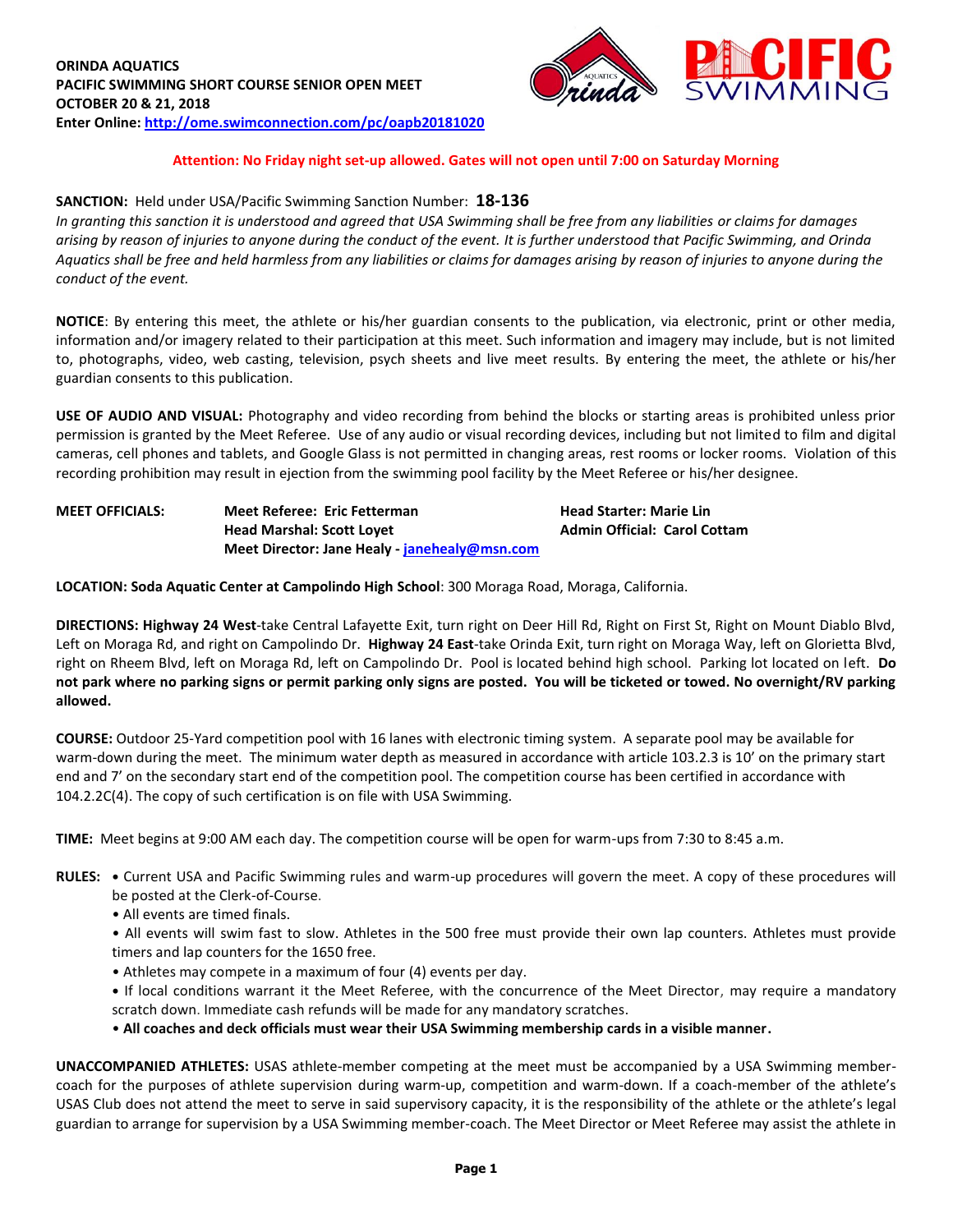making arrangements for such supervision; however, it is recommended that such arrangements be made in advance of the meet by the athlete's USAS Club Member-Coach.

**RACING STARTS:** Any athlete entered in this meet, unaccompanied by a USA Swimming member coach, must be certified by a USA Swimming member coach as being proficient in performing a racing start or must start the race in the water. It is the responsibility of the athlete or the athlete's legal guardian to ensure compliance with this requirement.

# **RESTRICTIONS:**

- Smoking and the use of other tobacco products is prohibited on the pool deck, in the locker rooms, in spectator seating, on standing areas and in all areas used by Athletes, during the meet and during warm-up periods.
- Sale and use of alcoholic beverages is prohibited in all areas of the meet venue.
- No glass containers are allowed in the meet venue.
- No propane heater is permitted except for snack bar/meet operations.
- All shelters must be properly secured.
- Changing into or out of swimsuits other than in locker rooms or other designated areas is prohibited.

 Destructive devices, to include but not limited to, explosive devices and equipment, firearms (open or concealed), blades, knives, mace, stun guns and blunt objects are strictly prohibited in the swimming facility and its surrounding areas. If observed, the Meet Referee or his/her designee may ask that these devices be stored safely away from the public or removed from the facility. Noncompliance may result in the reporting to law enforcement authorities and ejection from the facility. Law enforcement officers are exempt per applicable laws.

• Operation of a drone, or any other flying apparatus, is prohibited over the venue (pools, athlete/coach areas, spectator areas and open ceiling locker rooms) any time athletes, coaches, officials and/or spectators are present.

• Coaches, Parents and Siblings may not use the pool

# **ELIGIBILITY:**

• Athletes must be current members of USA-S and enter their name and registration number on the meet entry card as they are shown on their Registration Card. If this is not done, it may be difficult to match the athlete with the registration and times database. The meet host will check all athlete registrations against the SWIMS database and if not found to be registered, the Meet Director shall accept the registration at the meet (a \$10 surcharge will be added to the regular registration fee). Duplicate registrations will be refunded by mail.

• Athletes age 13&over are eligible to enter this meet. There is no proof of time required. Entry times should be the athlete's actual short course time and not the minimum standard.

• Athletes age 11&12 years must meet the SR-OPEN time standard as outlined by Pacific Swimming time verification procedures. No refunds will be given for times that cannot be proved.

• Disabled athletes are welcome to attend this meet and should contact the Meet Director or Meet Referee regarding and special accommodations on entry times and seeding per Pacific Swimming policy.

- Athletes under the age of 11 are not eligible to compete.
- Entries with **"NO TIME" will be rejected.**
- No time conversions will be accepted.

**SEEDING:** Event seeding will be in the following order**:** conforming short course yards (SCY), non-conforming long course meters (LCM), and non-conforming short course meters (SCM) - USA Swimming rules 207.11.7B.

**CHECK-IN:** The meet will be deck seeded. Athletes must check-in at the Clerk-of-Course. No event shall be closed more than 30 minutes before the scheduled start of the session. Close of check-in for all individual events shall be no more than 60 minutes before the estimated time of the start of the first heat of the event. Athletes who do not check in will not be seeded and will not be allowed to compete in that event.

**SCRATCH RULE:** Athletes entered in a timed final individual event that is seeded on the deck and who have checked in for that event, must swim in the event unless they notify the clerk of the course before seeding for that event has begun that they wish to scratch. Failure to swim an event will result in being barred from their next individual event.

**ENTRY FEES:** \$6.50 per event plus an \$8.00 participation fee per athlete. Entries will be rejected if payment is not sent at time of request.

**ONLINE ENTRIES:** To enter online go to **<http://ome.swimconnection.com/pc/OAPB20181020>** to receive an immediate entry confirmation. This method requires payment by credit card. Swim Connection, LLC charges a processing fee for this service, equal to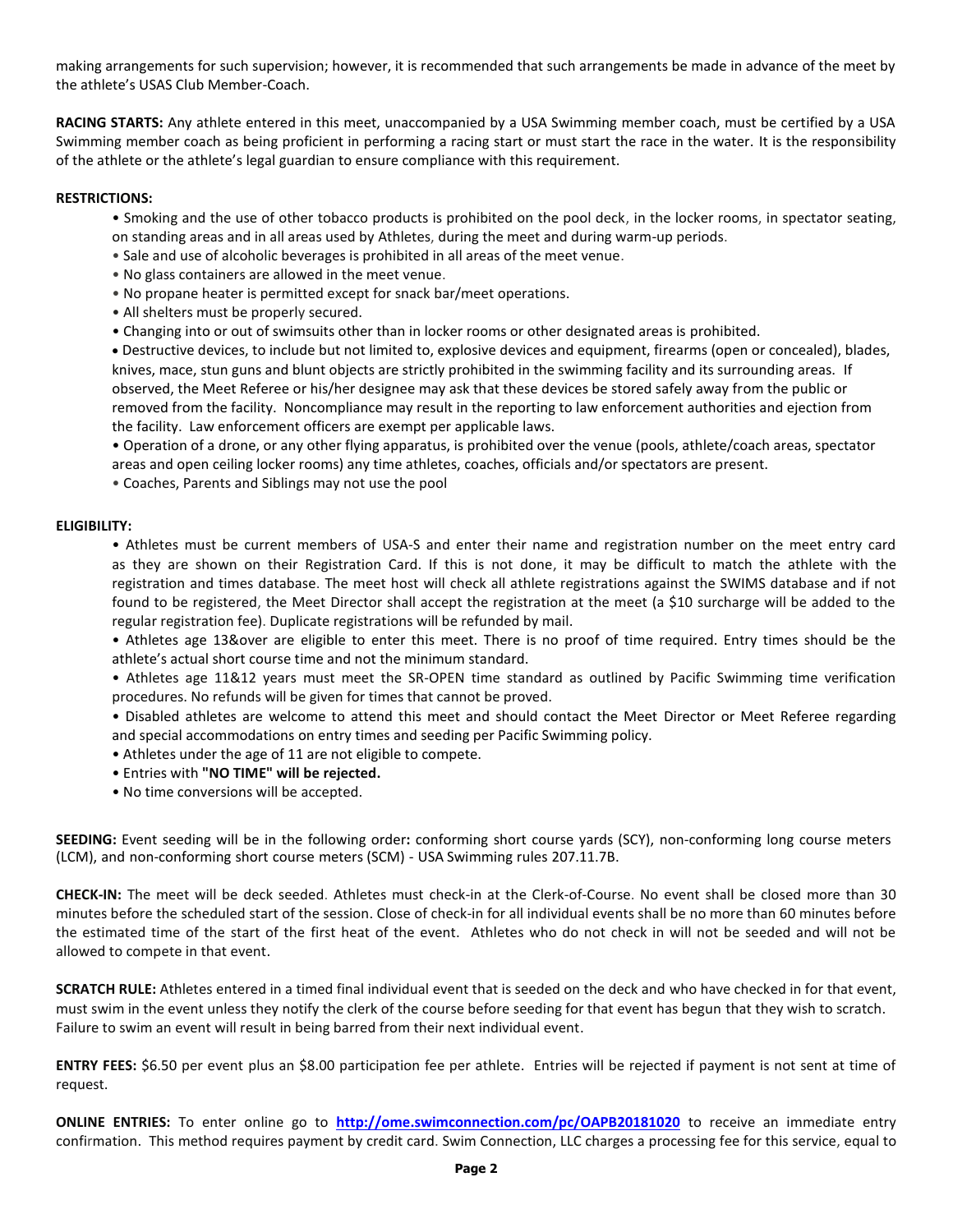\$1 per Athlete plus 5% of the total Entry Fees. Please note that the processing fee is a separate fee from the Entry Fees. If you do not wish to pay the processing fee, enter the meet using a mail entry. **Entering online is a convenience, is completely voluntary, and is in no way required or expected of an athlete by Pacific Swimming.** Online entries will be accepted through **Wednesday, Oct. 10 th , 2018 (unless meet reaches capacity prior to that date).**

**MAILED OR HAND DELIVERED ENTRIES**: Entries must be on the attached consolidated entry form. Forms must be filled out completely and printed clearly with Athletes best time. Entries must be entered using the current Pacific Swimming procedure and be postmarked by midnight, Monday, Oct. 8<sup>th</sup>, 2018 or hand delivered by 6:30 p.m. Wednesday, Oct. 10<sup>th</sup>, 2018. No late entries will be accepted. No refunds will be made, except mandatory scratch downs. Requests for confirmation of receipt of entries should include a self-addressed envelope.

**Make check payable to: Orinda Aquatics Mail/Hand Deliver entries to: Jane Healy, 15 Pimentel Court, Moraga, CA 94556**

#### **AWARDS:** None.

**ADMISSION:** Free. A two-day program will be available for a reasonable cost.

**SNACK BAR & HOSPITALITY:** A snack bar will be available throughout the competition. Coaches and working deck officials will be provided lunch. Hospitality will serve refreshments to timers.

|                              | <b>Women's Events</b>   |                | <b>EVENTS:</b>             |                | <b>Men's Events</b>          |            |  |  |  |
|------------------------------|-------------------------|----------------|----------------------------|----------------|------------------------------|------------|--|--|--|
| <b>SCY</b><br><b>LCM</b>     |                         |                |                            |                | <b>SCY</b>                   | <b>LCM</b> |  |  |  |
| <b>SR Open Time Standard</b> |                         |                | Saturday, October 20, 2018 |                | <b>SR Open Time Standard</b> |            |  |  |  |
| 5:32.89                      | 6:18.79<br>$\mathbf{1}$ |                | 400 IM (women)             |                |                              |            |  |  |  |
|                              |                         |                | <b>500 Free (men)</b>      | $\overline{2}$ | 5:47.89                      | 5:12.79    |  |  |  |
| 2:32.99                      | 2:55.79                 | 3              | 200 Back                   | 4              | 2:20.69                      | 2:41.39    |  |  |  |
| 1:10.69                      | 1:19.99                 | 5              | <b>100 Fly</b>             | 6              | 1:03.89                      | 1:12.69    |  |  |  |
| 2:19.99                      | 2:39.49                 | $\overline{7}$ | 200 Free (women)           |                |                              |            |  |  |  |
|                              |                         |                | 200 IM (men)               | 8              | 2:23.29                      | 2:45.49    |  |  |  |
| 29.99                        | 34.29                   | 9              | 50 Free                    | 10             | 26.89                        | 30.19      |  |  |  |
| 2:56.39                      | 3:21.19                 | 11             | 200 Breast                 | 12             | 2:40.49                      | 3:04.09    |  |  |  |
| 21:27.19                     | 22:09.69                | 13             | 1650 Free (women)          |                |                              |            |  |  |  |
|                              |                         |                | Sunday, October 21, 2018   |                |                              |            |  |  |  |
| 6:12.69                      | 5:34.69                 | 15             | 500 Free (women)           |                |                              |            |  |  |  |
|                              |                         |                | 400 IM (men)               | 16             | 5:07.69                      | 5:51.59    |  |  |  |
| 2:34.89                      | 2:55.89                 | 17             | 200 Fly                    | 18             | 2:22.29                      | 2:41.49    |  |  |  |
| 1:10.79                      | 1:22.29                 | 19             | 100 Back                   | 20             | 1:04.69                      | 1:15.49    |  |  |  |
| 2:36.79                      | 3:00.29                 | 21             | 200 IM (women)             |                |                              |            |  |  |  |
|                              |                         |                | <b>200 Free (men)</b>      | 22             | 2:08.39                      | 2:27.89    |  |  |  |
| 1:04.99                      | 1:14.09                 | 23             | 100 Free                   | 24             | 58.69                        | 1:07.39    |  |  |  |
| 1:21.99                      | 1:33.89                 | 25             | 100 Breast                 | 26             | 1:13.59                      | 1:25.49    |  |  |  |
|                              |                         |                | 1650 Free (men)            | 28             | 20:13.29                     | 20:43.39   |  |  |  |

**Athletes in the 500 must provide their own lap counter. Athletes in the 1650 must provide own timer and lap counter. All events swim fastest to slowest**

**Athletes age 11&12 Must Meet the Senior Open Time Standards**